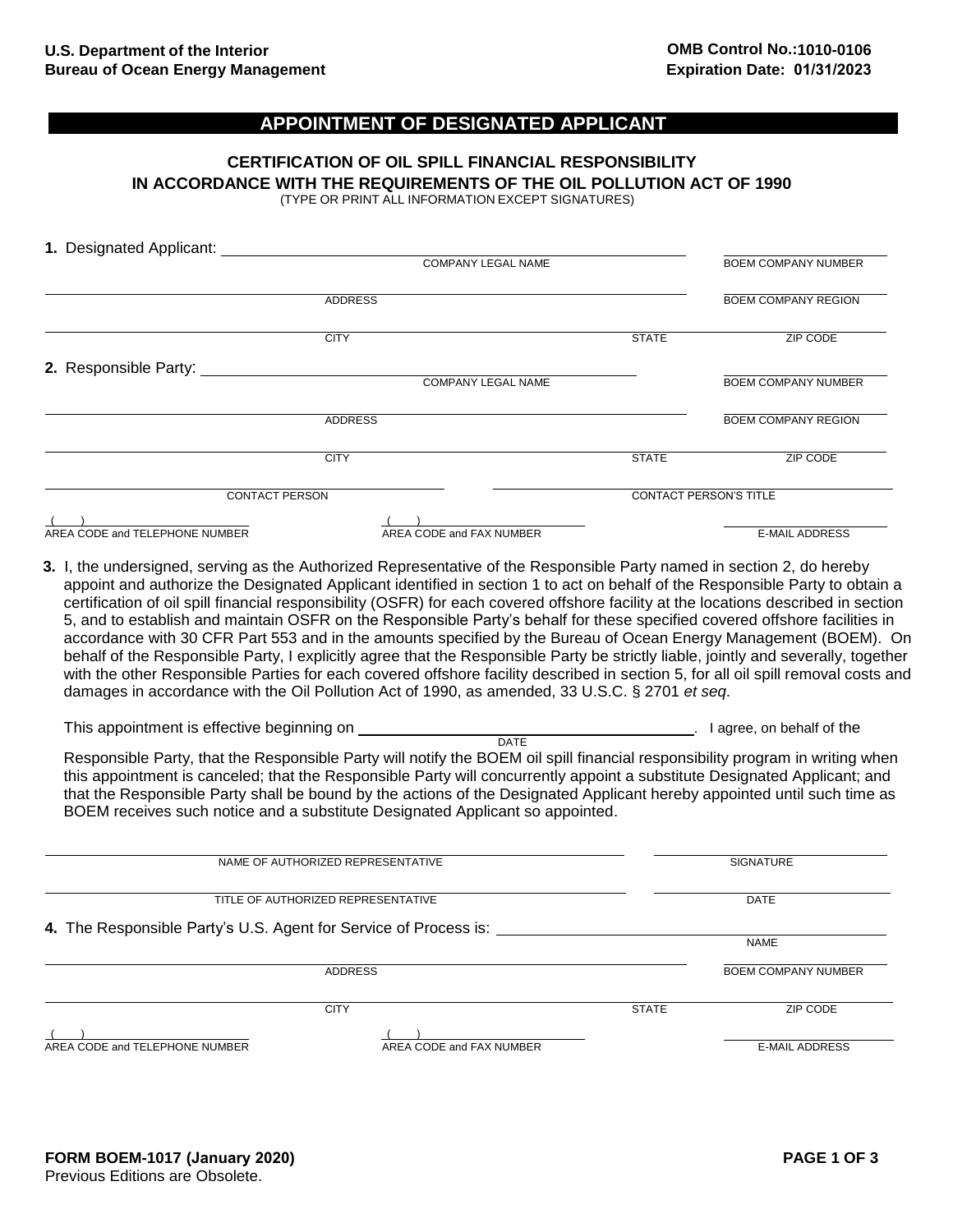|  | 5. Locations of Covered Offshore Facilities: |  |  |  |
|--|----------------------------------------------|--|--|--|
|--|----------------------------------------------|--|--|--|

| <b>STATE</b><br>OR<br>$_{\rm OCS}$<br><b>REGION</b> | <b>LEASE</b><br><b>NUMBER</b> | <b>ALIQUOT</b><br><b>PORTION</b><br>(If Applicable) | <b>DEPTH</b><br><b>RANGE</b><br>(If Applicable) | AREA<br><b>NAME</b> | <b>BLOCK</b><br><b>NUMBER</b> | <b>PERMIT</b><br><b>NUMBER</b> | <b>RUE OR</b><br>ROW<br><b>NUMBER</b> | <b>PIPELINE</b><br><b>SEGMENT</b><br><b>NUMBER</b> |
|-----------------------------------------------------|-------------------------------|-----------------------------------------------------|-------------------------------------------------|---------------------|-------------------------------|--------------------------------|---------------------------------------|----------------------------------------------------|
|                                                     |                               |                                                     |                                                 |                     |                               |                                |                                       |                                                    |
|                                                     |                               |                                                     |                                                 |                     |                               |                                |                                       |                                                    |
|                                                     |                               |                                                     |                                                 |                     |                               |                                |                                       |                                                    |
|                                                     |                               |                                                     |                                                 |                     |                               |                                |                                       |                                                    |
|                                                     |                               |                                                     |                                                 |                     |                               |                                |                                       |                                                    |
|                                                     |                               |                                                     |                                                 |                     |                               |                                |                                       |                                                    |
|                                                     |                               |                                                     |                                                 |                     |                               |                                |                                       |                                                    |
|                                                     |                               |                                                     |                                                 |                     |                               |                                |                                       |                                                    |
|                                                     |                               |                                                     |                                                 |                     |                               |                                |                                       |                                                    |
|                                                     |                               |                                                     |                                                 |                     |                               |                                |                                       |                                                    |
|                                                     |                               |                                                     |                                                 |                     |                               |                                |                                       |                                                    |
|                                                     |                               |                                                     |                                                 |                     |                               |                                |                                       |                                                    |
|                                                     |                               |                                                     |                                                 |                     |                               |                                |                                       |                                                    |
|                                                     |                               |                                                     |                                                 |                     |                               |                                |                                       |                                                    |
|                                                     |                               |                                                     |                                                 |                     |                               |                                |                                       |                                                    |
|                                                     |                               |                                                     |                                                 |                     |                               |                                |                                       |                                                    |
|                                                     |                               |                                                     |                                                 |                     |                               |                                |                                       |                                                    |
|                                                     |                               |                                                     |                                                 |                     |                               |                                |                                       |                                                    |
|                                                     |                               |                                                     |                                                 |                     |                               |                                |                                       |                                                    |